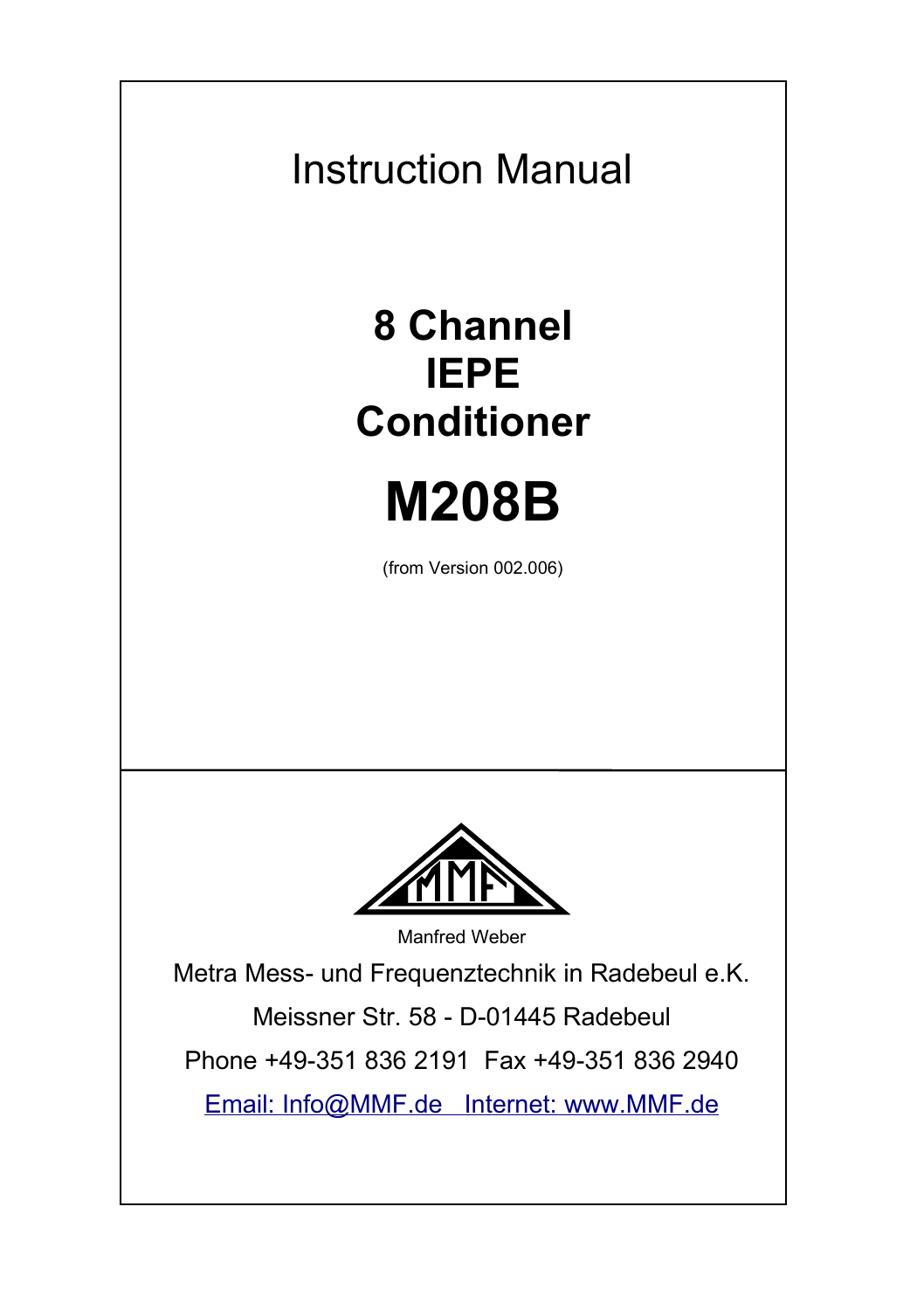Manfred Weber Metra Mess- und Frequenztechnik in Radebeul e.K. Meissner Str. 58 D-01445 Radebeul<br>Phone +49-351 Phone +49-351-836 2191 Fax +49-351-836 2940<br>Email Info@MMF.de Email [Info@MMF.de](mailto:info@mmf.de)<br>Internet www.MMF.de [www.MMF.de](http://www.mmf.de/)

Notice: The current version of this document can be downloaded from [http://www.mmf.de/product\\_literature.htm](http://www.mmf.de/produktliteratur.htm)

Specifications subject to change without prior notice. © 2009 Manfred Weber Metra Mess- und Frequenztechnik in Radebeul e.K. No part of this document may be reproduced without the prior written consent of Metra.

Dec/ 21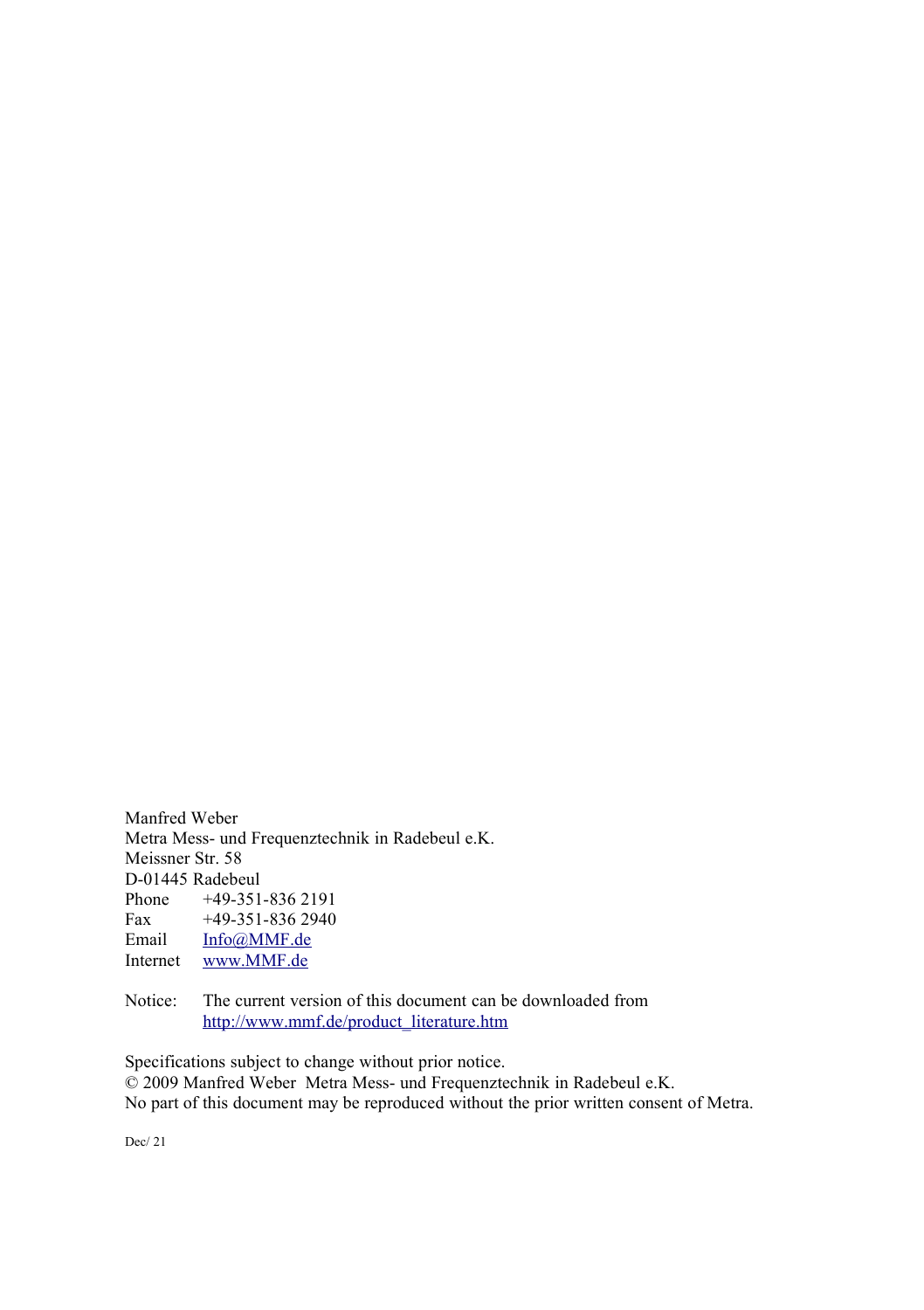# **Contents**

| Appendix: Warranty |  |
|--------------------|--|

CE Declaration of Conformity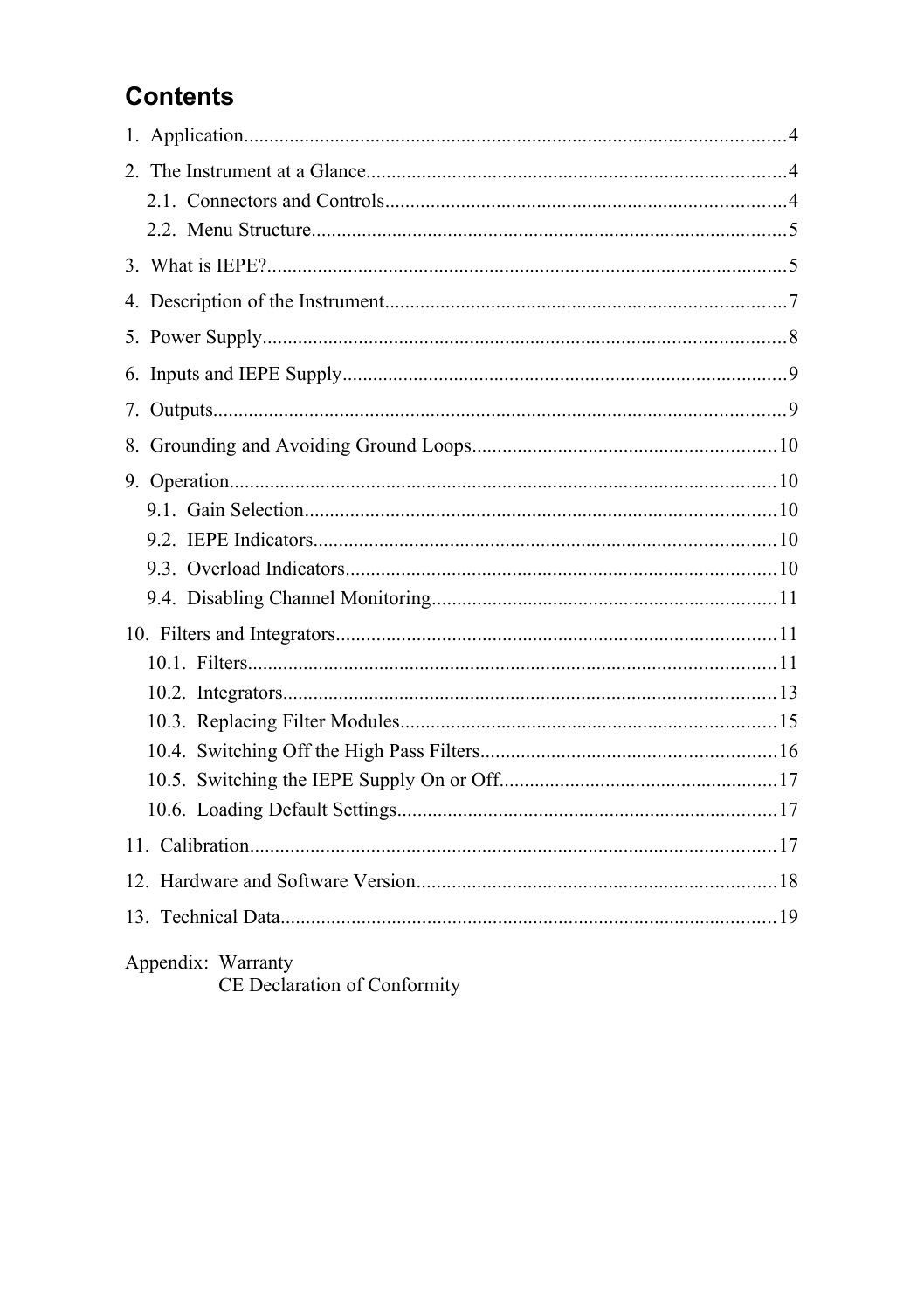#### *Thank you for using a vibration instrument from Metra!*

## **1. Application**

The 8 Channel IEPE Conditioner M208B was designed for piezoelectric accelerometers, force transducers, pressure transducers and measuring microphones with IEPE output. The instrument has the following functions:

- Constant current supply of up to eight sensors
- Gain ranges of 0, 20, 40 and 60 dB

#### **2. The Instrument at a Glance**

#### **2.1. Connectors and Controls**

#### **Front Panel:**



#### **Rear Panel:**



Figure 1: Front and rear panels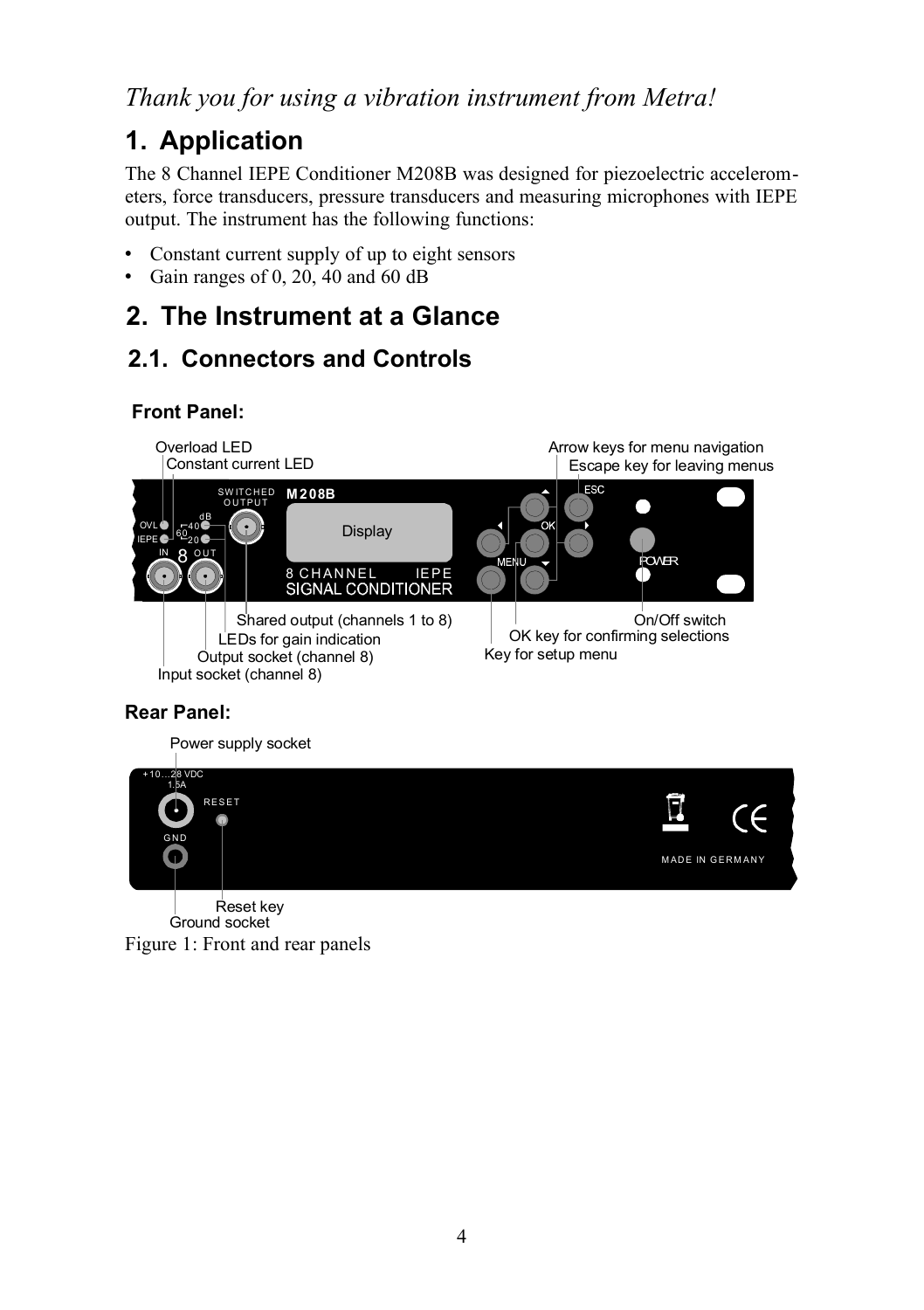#### **2.2. Menu Structure**



## **3. What is IEPE?**

<span id="page-4-1"></span>The M208B is a signal conditioner for sensors with IEPE output. The abbreviation stands for Integrated Electronics Piezo Electric and is a common industrial standard for the output of piezoelectric sensors and microphones. Proprietary brand names, like ICP®, Isotron®, Deltatron®, Piezotron® etc., are also used for the same purpose. An electronic circuit inside the sensor transforms the high-impedance signal of the sensing element into an output signal with low impedance, which can more easily be transmitted and processed.

A distinctive feature of IEPE is the transmission of supply current and measuring signal via one single wire, so an IEPE transducer is connected via a coaxial cable.

[Figure 2](#page-4-0) shows the principle circuit of an IEPE measuring chain. To supply the sensor electronics, constant current is used (not to be confused with 4-20 mA current loops). The constant current is fed into the signal cable by the signal conditioner. A coupling capacitor keeps the DC components away from the AC signal path.



<span id="page-4-0"></span>Figure 2: IEPE principle

When constant current is fed into the sensor, a positive DC voltage, called bias voltage, arises at the sensor terminals. Depending on model and manufacturer, the bias voltage can be in the range from 5 to 14 V. The bias voltage is modulated with the measuring signal usensor. The sensor output can never become negative. The minimum output voltage is approximately 1 V, the saturation voltage of the sensor output stage. The upper voltage limit is determined by the supply voltage of the con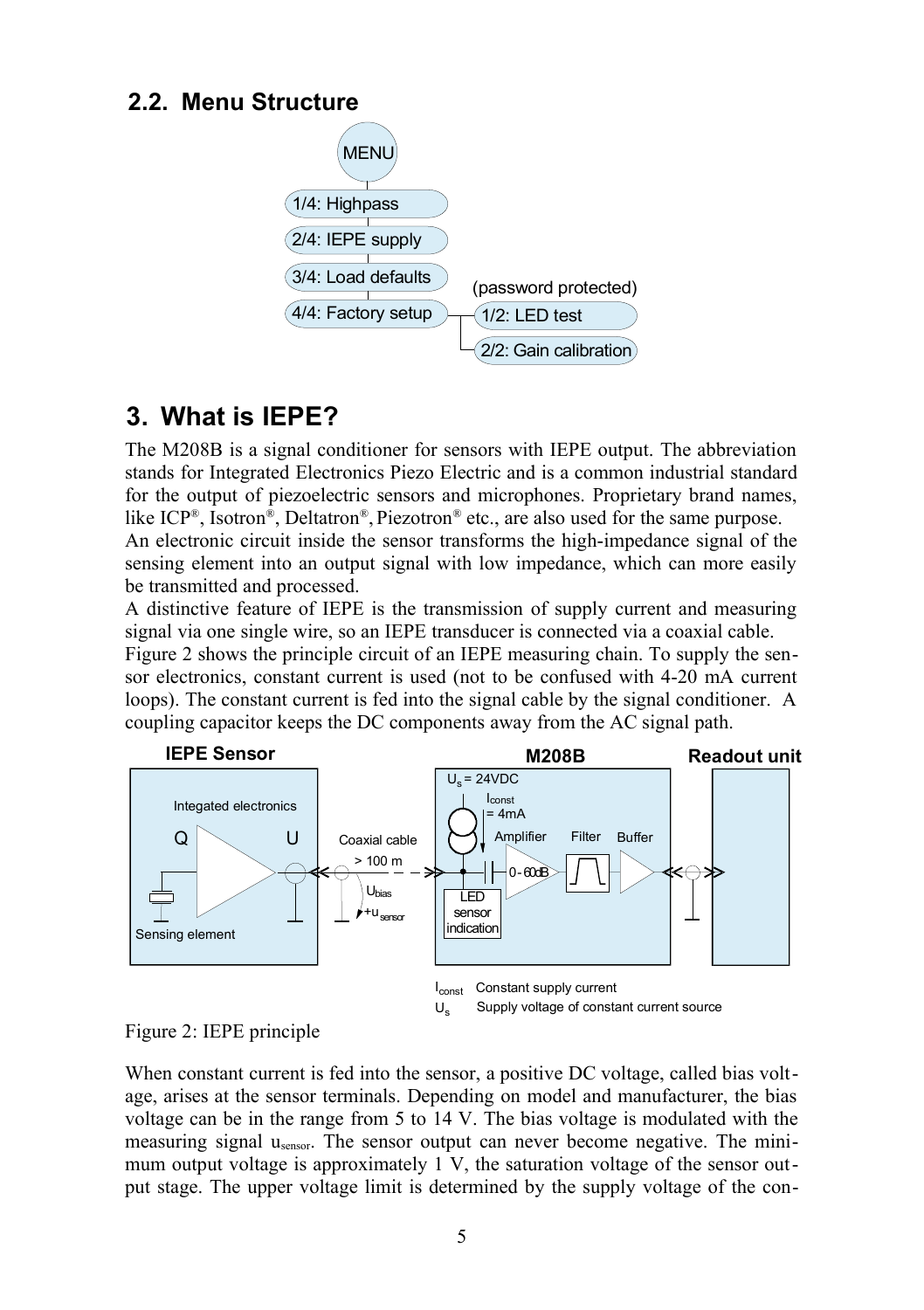stant current source, also called compliance voltage. The M208B uses 24 V. [Figure](#page-5-0) [3](#page-5-0) shows the dynamic range of an IEPE transducer.



<span id="page-5-0"></span>Figure 3: Dynamic range of IEPE sensors

The M208B features a circuit for sensor check. It can detect the following conditions, based on the sensor output voltage:<br>• No sensor: vellow LED

- yellow LED off<br>vellow LED on
- Sensor connected: yellow LED on<br>• Sensor shorted: yellow LED off
- $\bullet$  Sensor shorted:

The constant current supply can be switched off for each channel (see section [10.5.](#page-16-0) on page [17\)](#page-16-0). The sensor detection will then also be deactivated.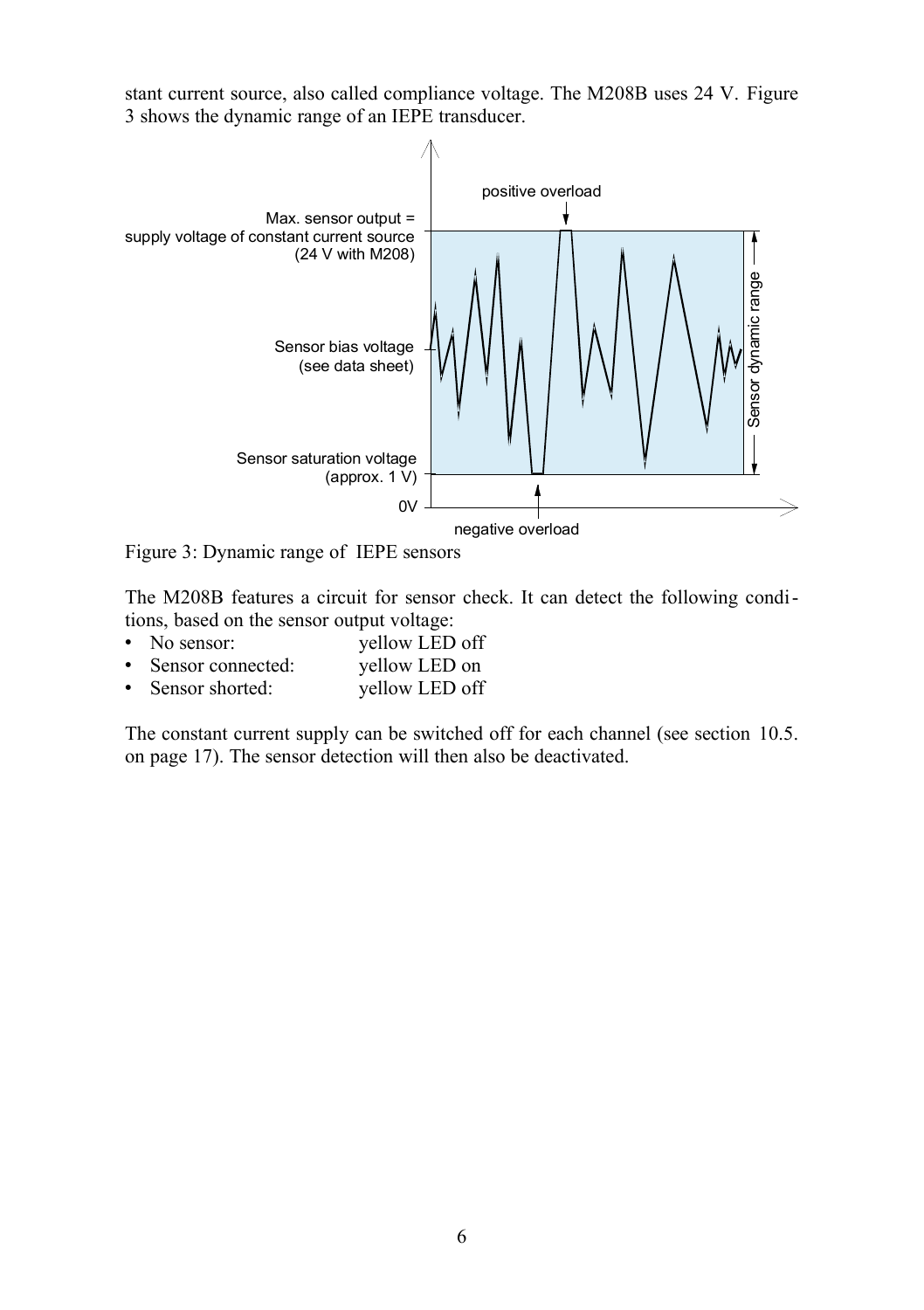# **4. Description of the Instrument**

[Figure 4](#page-6-0) shows the block diagram of the M208B. The instrument includes eight identical analog signal paths for amplification and filtering. A micro controller unit controls the analog part, provides digital interfaces, key control and display functions.



<span id="page-6-0"></span>Figure 4: Block diagram

The sensor signals enter the M208B via BNC sockets on the front panel. The IEPE constant current sources may be switched off individually. The input is followed by an amplifier stage with selectable gains of 0 or 20 dB. High pass and low pass filters are designed as plug-in modules. The high pass can be switched off. There are also single and double integrator modules which may be plugged in instead of the filters. A selectable attenuator stage is followed by a digital-to-analog converter for gain calibration. Before the output there is another selectable amplifier stage and a buffer. Splitting the gain before and after the filters helps to avoid overload at frequencies in the filter stop band. The output is accessible on the front panel via BNC sockets. There is a shared output which can be switched to channels 1 to 8. The M208B is powered from a DC voltage source.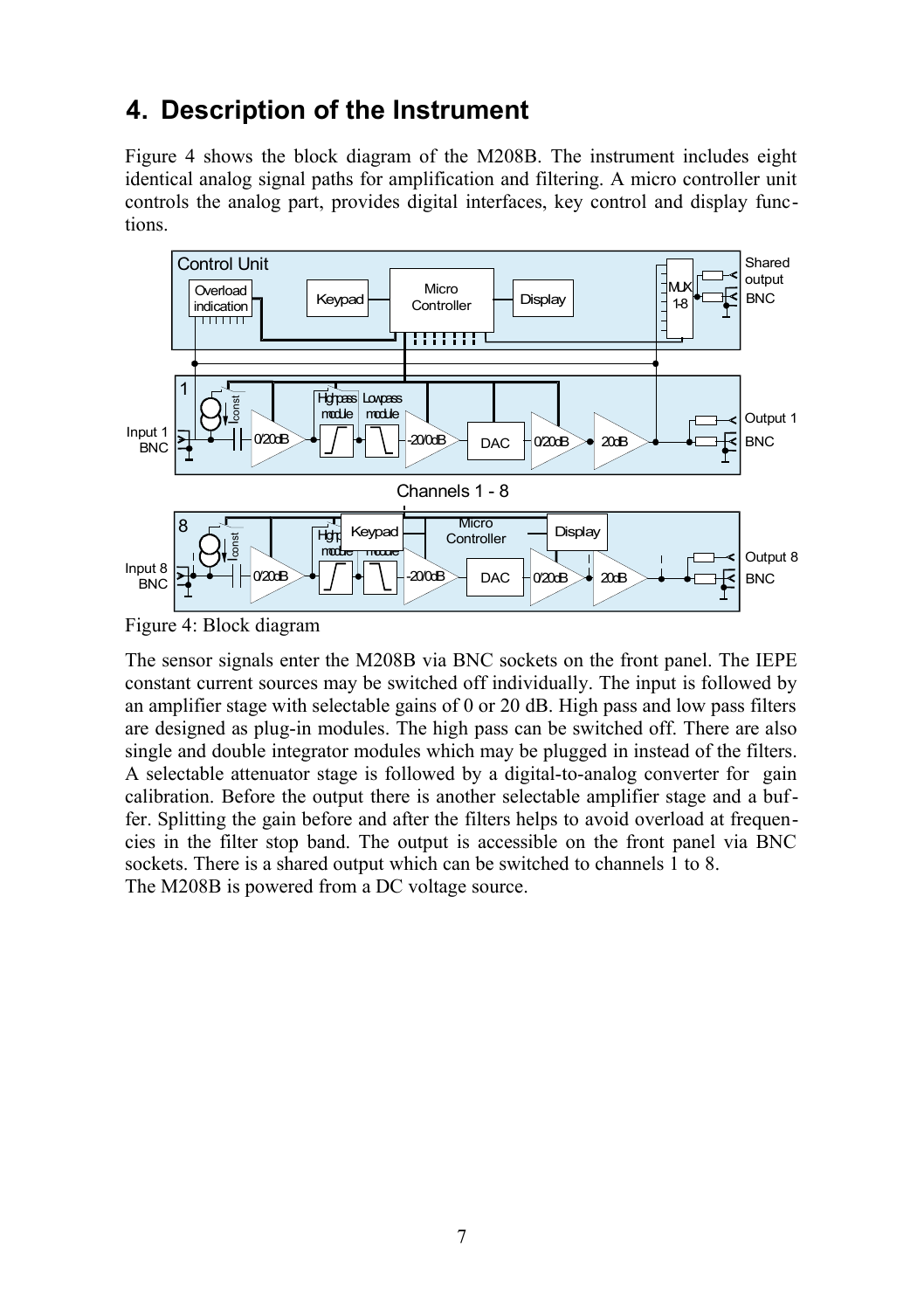#### **5. Power Supply**

The M208B is powered by an external DC supply voltage between 10 and 28 V. This could be a supplied mains adapter or a car battery, for example. Current consumption is below 1.5 A. The supply voltage is connected by a circular power connector to DIN 45323. [Figure 5](#page-7-1) shows the polarity of this socket.



<span id="page-7-1"></span>Figure 5: Polarity of the supply socket

The M208B is protected against false polarization.

There is a fuse inside the instrument. For replacing the fuse, remove the four screws holding the cover plate and open the case. The location of the fuse holder is shown in [Figure 6.](#page-7-0) The fuse must be rated 2 A (slow).



<span id="page-7-0"></span>Figure 6: Location of the fuse holder

- $\Rightarrow$  Unplug the power supply before replacing the fuse!
- $\Rightarrow$  Ground your hands before touching electronic components inside!
- $\Rightarrow$  Use only fuses with the appropriate rating!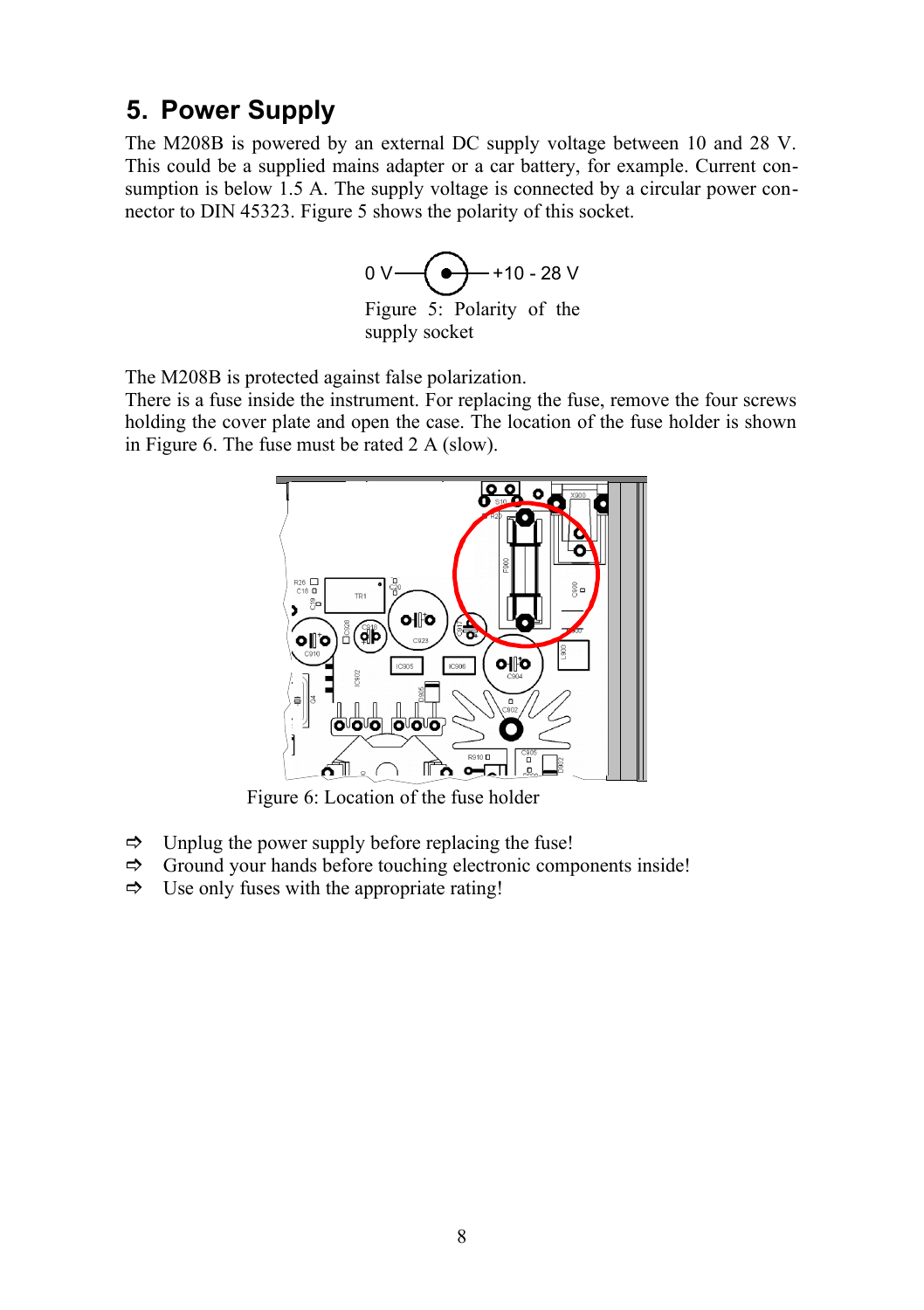# **6. Inputs and IEPE Supply**

The M208B has eight identical measuring channels. Sensors are connected via BNC sockets marked "IN" on the front panel. The input impedance is approximately 4 MΩ. The input overload limit is  $\pm 10$  V. The inputs can withstand voltages of up to  $\pm 25$  V.

For the operation with IEPE sensors constant current sources must be switched to the inputs (see [10.5](#page-16-0) on page [17\)](#page-16-0). By default the M208B is equipped with 4 mA constant current sources which is a practical value for most applications. For extremely long sensor cables and high frequencies to be measured, the instrument can also be equipped with 8 mA sensor supplies. The constant current source module can be replaced by the user. Open the cover plate after removing four screws (see [Figure 7\)](#page-8-0).

- $\Rightarrow$  Unplug the power supply before replacing the module!
- $\Rightarrow$  Ground your hands before touching electronic components inside!



<span id="page-8-0"></span>Figure 7: Location of the constant current source module

## **7. Outputs**

<span id="page-8-1"></span>The eight outputs are accessible via BNC sockets ("OUT") on the front panel. The outputs are short-circuit-proof. Their output impedance is  $100 \Omega$ .

In addition to the channel outputs there is a shared output which can be connected to one of the channels. It is accessible via the BNC socket "SWITCHED OUTPUT" on the front.

The shared output is always connect to the channel which is underlined in the gain menu (see section [9.1\)](#page-9-0). You may change the channel by pressing the  $\blacktriangleleft \blacktriangleright$  keys.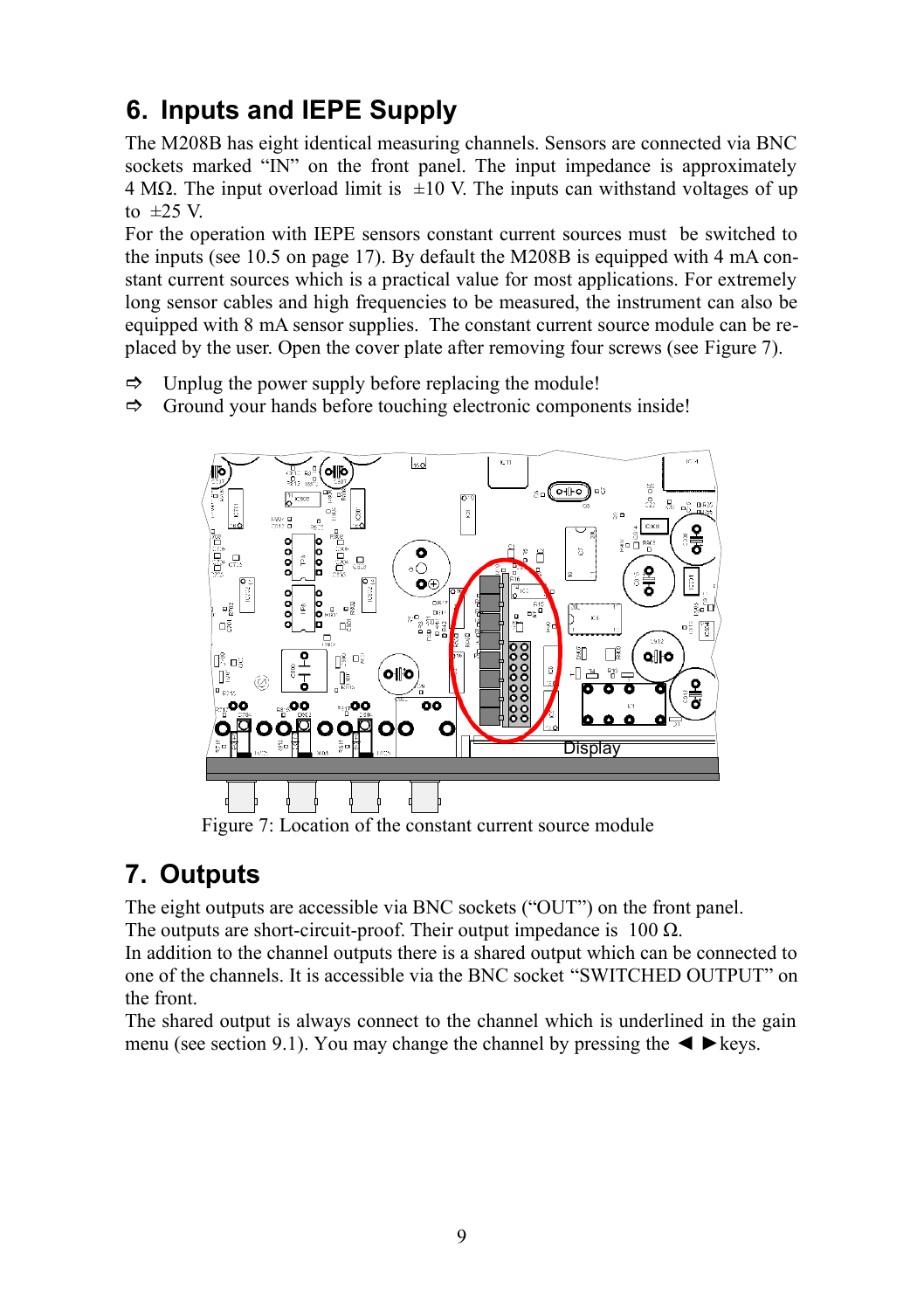# **8. Grounding and Avoiding Ground Loops**

All inputs and outputs are referred to the same ground potential. Ground is also available at the socket ("GND") on the rear panel.

The negative supply Terminal (-) is also connected to ground.

To prevent ground loops it is recommended that additional connections are not made between the sensor cases via the test object. This can be avoided by using sensors with isolated base or isolating pads which are available as accessory parts.

# **9. Operation**

#### **9.1. Gain Selection**

<span id="page-9-0"></span>The instrument has four gain ranges of 0, 20, 40 and 60 dB (1, 10, 100 and 1000), which may be set for each channel individually.



<span id="page-9-1"></span>Figure 8: Gain selection

After switching it on, the M208B displays the gain menu [\(Figure 8\)](#page-9-1).

The selected gain ranges are shown over the respective channel numbers. The underlined value can be changed by the  $\triangle \blacktriangledown$  keys. You may select between 0, 20, 40 and 60 dB. Change to another channel by  $\blacktriangleleft \blacktriangleright$ . The active gains are also indicated by the LEDs over the output sockets:

| LEDs off             |
|----------------------|
| orange LED ("20")    |
| green LED ("40")     |
| orange and green LED |
|                      |

The gain settings remain stored when you disconnect the M208B from power.

Note: The underlined channel in the gain menu is also the channel connected to the shared output (see section [7\)](#page-8-1).

#### **9.2. IEPE Indicators**

The yellow "IEPE" LED of an amplifier channel will light up when you connect a sensor to its input provided that the IEPE supply was switched on.

IEPE constant current indication is based on the measurement of the sensor bias voltage. If this voltage drops below 20 V the LED lights up.

#### **9.3. Overload Indicators**

Each channel has a red overload LED. The signal path is monitored for overload condition at the sensor and at the amplifier output to make sure that signal components which do not pass the filter but overload the input stage are properly indicated.

The threshold for the overload indicators is  $10 \text{ V}$  (peak). At this magnitude the signal is still undistorted.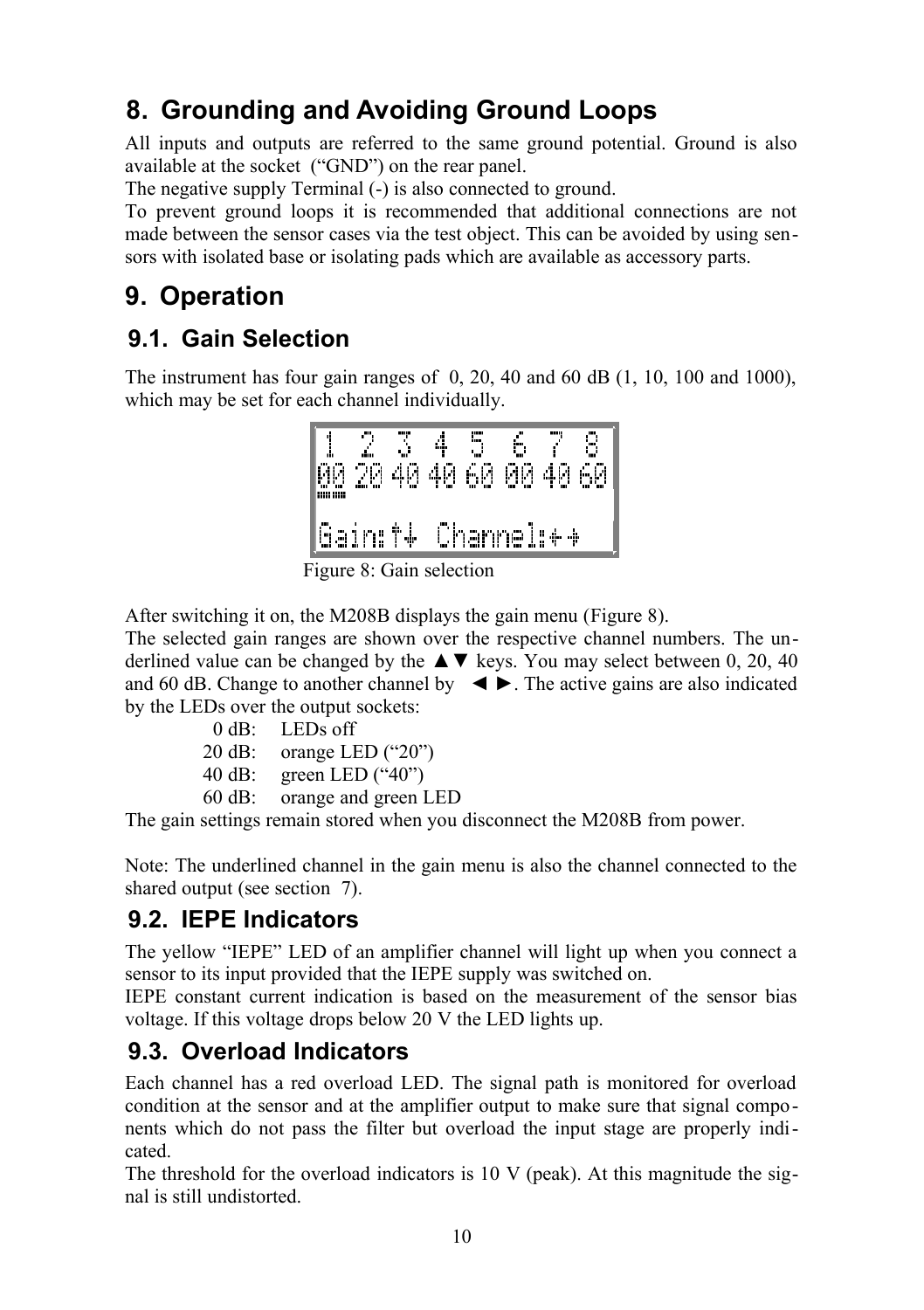Reduce the gain range when the overload LED starts flashing.

Please note that the dynamic range of most IEPE transducers is less than  $\pm 10$  V so that in the 0 dB range the signal may become clipped even if no overload is indicated.

### **9.4. Disabling Channel Monitoring**

(from software version xxx.005)

For applications where highest resolution is demanded you can disable the periodic detection of sensor errors and overload which may cause glitches of approx. 0.5 µs and 50 mV every 5 s.

To do this press OK and ESC simultaneously. Confirm the two display messages by OK. Please note that IEPE sensor detection and overload indication will be disabled. The unit will return to normal operation after switching power off and on.

## **10. Filters and Integrators**

#### **10.1. Filters**

| <b>High pass filters:</b> |            | Low pass filters:    |              |
|---------------------------|------------|----------------------|--------------|
| 3 dB frequency limit      | Model      | 3 dB frequency limit | Model        |
| 3 H <sub>z</sub>          | $FB3-3Hz$  | $0.1$ kHz            | FB2-0.1kHz   |
| 5 <sub>Hz</sub>           | FB3-5Hz    | $0.3$ kHz            | FB2-0.3kHz   |
| 10 <sub>Hz</sub>          | FB3-10Hz   | $0.5$ kHz            | $FB2-0.5kHz$ |
| 30 Hz                     | FB3-30Hz   | $1$ kHz              | $FB2-1kHz$   |
| 50 Hz                     | FB3-50Hz   | 3 kHz                | $FB2-3kHz$   |
| $100$ Hz                  | FB3-100Hz  | 5 kHz                | FB2-5kHz     |
| 300 Hz                    | FB3-300Hz  | $10$ kHz             | $FB2-10kHz$  |
| 500 Hz                    | FB3-500Hz  | $30$ kHz             | $FB2-30kHz$  |
| 1000 Hz                   | FB3-1000Hz | $50$ kHz             | FB2-50kHz    |
|                           |            | $100$ kHz            | FB2-100kHz*  |

The M208B has replaceable high pass and low pass filter modules. The following frequencies are available:

\* With the low pass FB2-100kHz at 60 dB gain and frequencies over 50 kHz the output peak voltage should not exceed  $\pm 3V$  to avoid distortion.

The high pass modules are second order Butterworth filters. The low pass modules are fourth order Butterworth filters.

The following diagrams show the frequency and phase response curves of the high pass and low pass filters.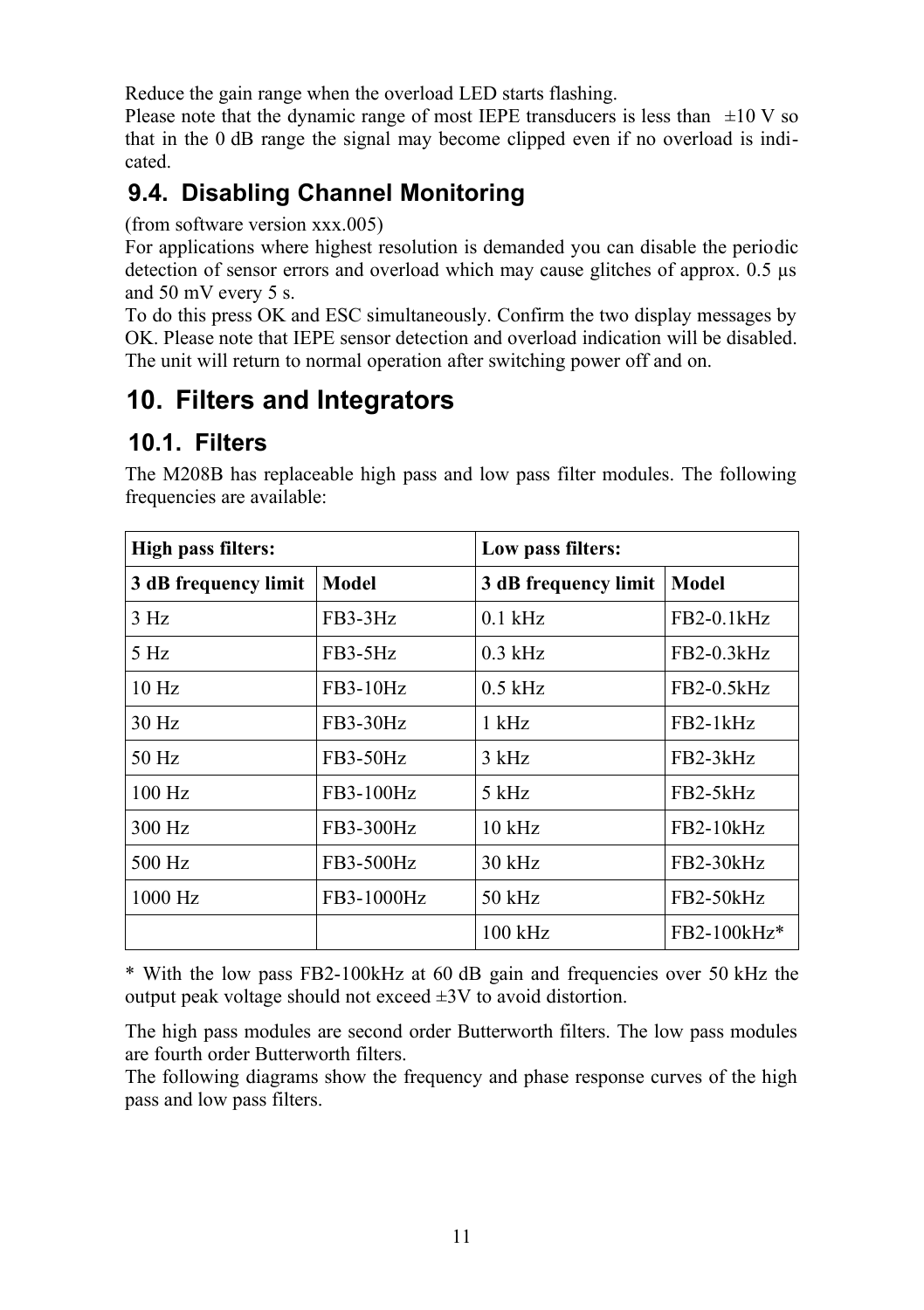

Figure 9: Frequency response of M208B with different high pass filters FB3-...



Figure 10: Frequency response of M208B with different low pass filters FB2-...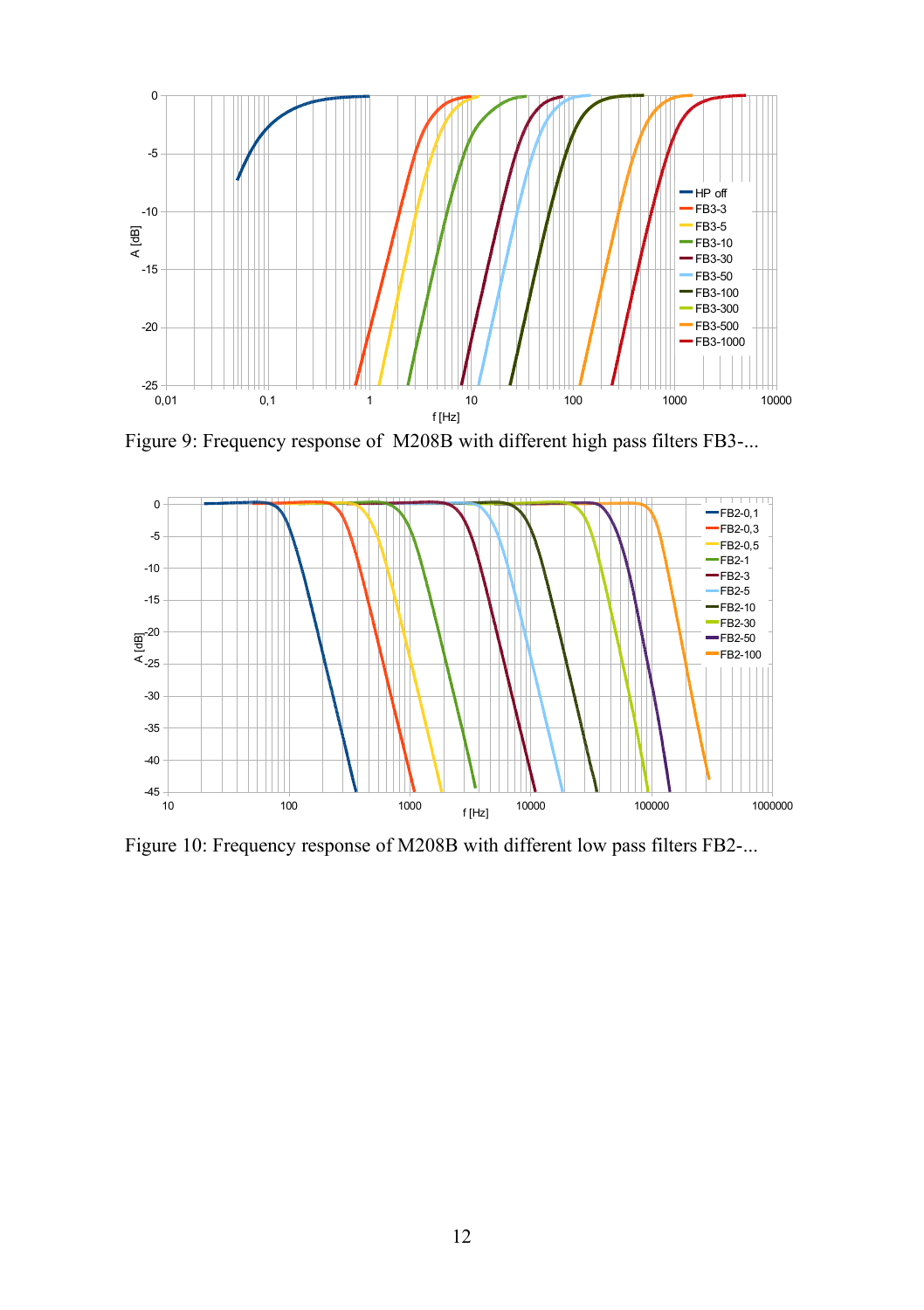

Figure 11: Phase response of M208B with different high pass filters FB3-...



Figure 12: Phase response of M208B with different low pass filters FB2-...

#### **10.2. Integrators**

Integrators are useful to calculate vibration velocity or displacement from an acceleration input.

Single or double integrator modules can be plugged in instead of filters. Mixed filter operation is also allowed.

The single integrator FBV includes a second order 3 Hz high pass filter.

The double integrator FBD includes a second order 5 Hz high pass filter.

Figures [13](#page-13-1) and [14](#page-13-0) show the frequency response curves of the integrators.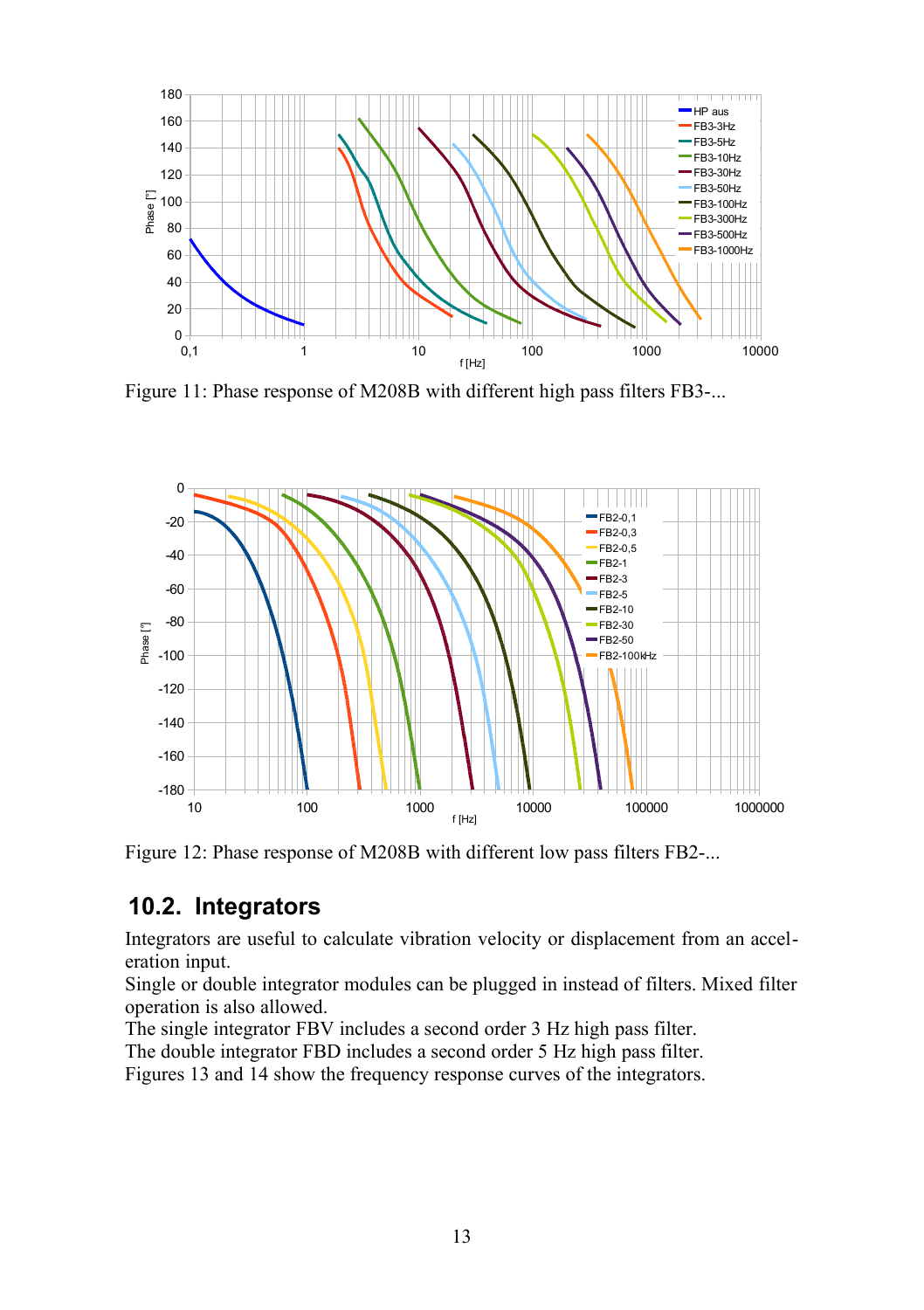

<span id="page-13-1"></span>Figure 13: Frequency response of the M208B with the single integrator FBV



<span id="page-13-0"></span>Figure 14: Frequency response of the M208B with the double integrator FBD

The following explanation is given to understand the relationship between the measured mechanical quantity and the integrated output of the M208B with an accelerometer:

The calculations show how the M208B output  $\mathbf{u}_{\text{out}}$  corresponds to the three vibration quantities. The selected gain range of the M208B is **G** (1, 10, 100 or 1000) and the accelerometer sensitivity (see transducer data sheet) is **Bua**.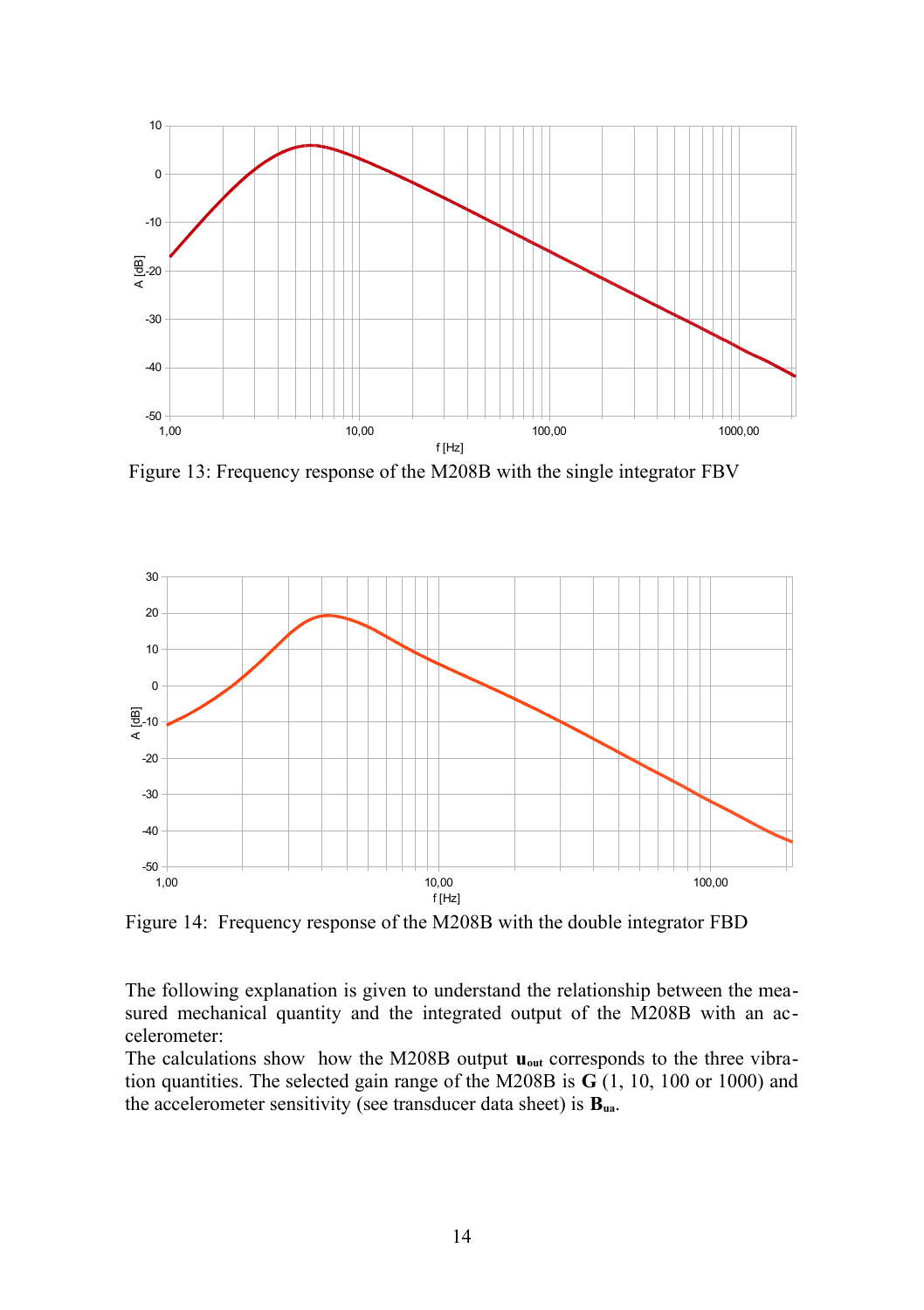**Vibration acceleration a** (without integration):

$$
a = \frac{u_{\text{out}}}{G \cdot B_{\text{ua}}}
$$

(a in m/s<sup>2</sup>; u<sub>out</sub> in mV;  $B_{ua}$  in mV/ms<sup>-2</sup>)

**Vibration velocity v** (single integration):

$$
v = \frac{u_{out}}{G \cdot B_{ua}} \cdot 10 s
$$

(v in mm/s;  $u_{\text{out}}$  in mV;  $B_{\text{ua}}$  in mV/ms<sup>-2</sup>; s = seconds)

**Vibration displacement d** (double integration):

$$
d = \frac{u_{out}}{G \cdot B_{ua}} \cdot 100 s^2
$$

(d in  $\mu$ m;  $u_{\text{out}}$  in mV;  $B_{\text{ua}}$  in mV/ms<sup>-2</sup>; s = seconds)

#### **Example**:

Vibration velocity is measured using an accelerometer with a sensitivity of  $B_{\alpha}= 5$  mV/ms <sup>2</sup>. The M208B is operated in the range  $G = 100$ . Its output voltage is 300 mV<sub>ms</sub>. What is the corresponding vibration velocity?

Solution:

$$
v = \frac{300 \, mV}{100 \cdot 5 \, mV / ms^{-2}} \cdot 10 \, s = 6 \, mm / s_{\text{eff}}
$$

When a direct connection between the output voltage of the M208B and the measured physical quantity should be desired (for example "1 mV corresponds to 1 mm/s"), you may may normalize the M208B output in the measuring equipment connected to its output or in the software.

The frequency range is limited to approximately 6 to 2000 Hz for single integration and 6 to 200 Hz for double integration. At the upper end of the frequency range only a poor signal-to-noise ratio can be achieved. This is the consequence of the frequency characteristic of electronic integrators.

 It is not recommended to switch off the high pass function (see section [10.4\)](#page-15-1) if integrator modules are used. The high pass filters inside the integrator modules have been designed in order to suppress low frequency noise which would appear at the amplifier output.

#### **10.3. Replacing Filter Modules**

For replacing filters or integrators, remove the four screws of the cover plate and open the case.

- $\Rightarrow$  Unplug the power supply before replacing filters!
- $\Rightarrow$  Ground your hands before touching electronic components inside!

[Figure 15](#page-15-0) shows the filter and integrator modules. Each channel has a high pass and a low pass module. Instead of the high pass and a low pass module an integrator module can be inserted. Pull out the modules carefully without bending their pins.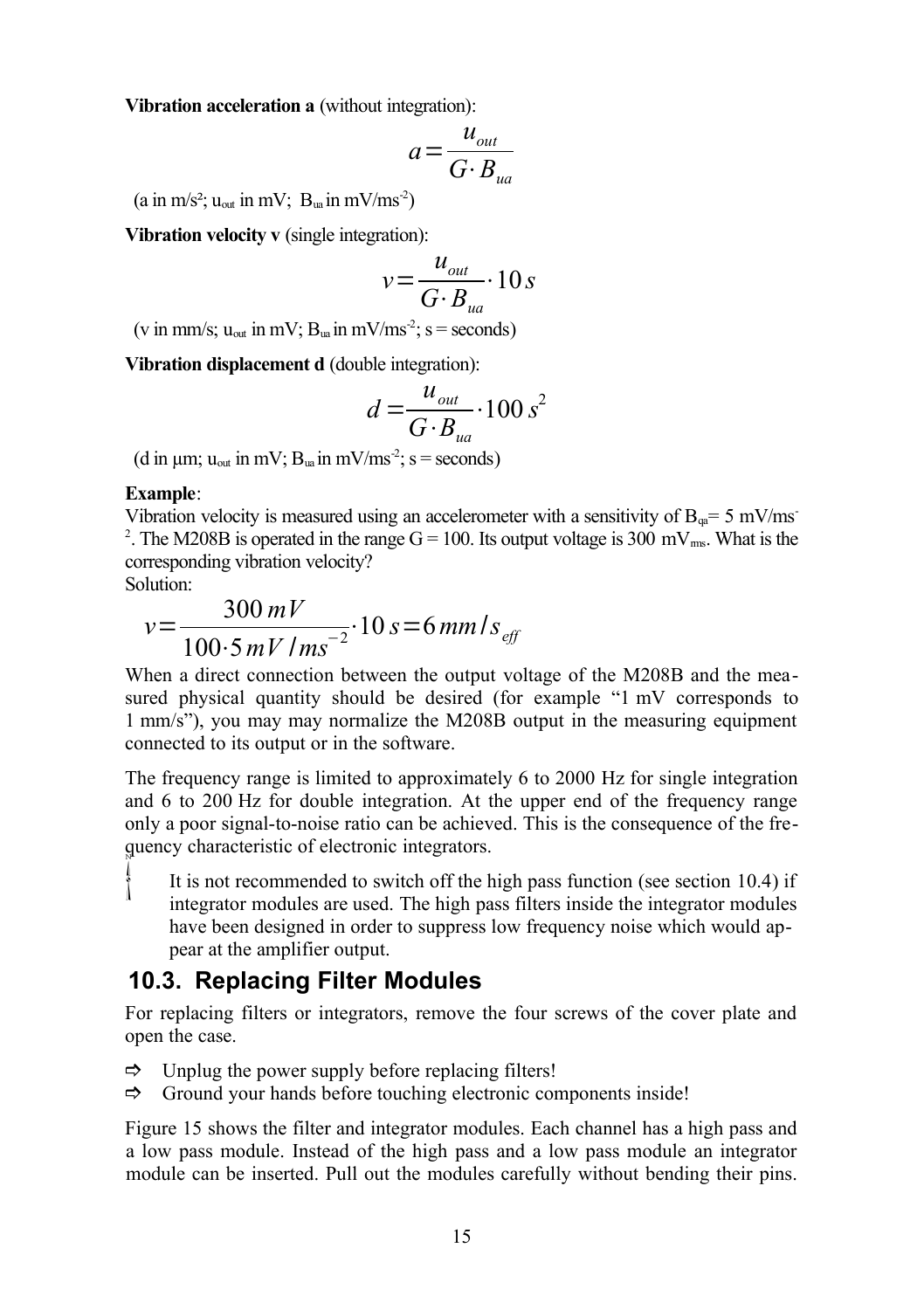When inserting the filter or integrator, make sure that the "Pin 1" mark ( $\nabla$ ) faces to the correct side.

For proper function of the M208B it is necessary that all filters or integrators are inserted.



<span id="page-15-0"></span>Figure  $15$ : Location of the filter and integrator modules

# **10.4. Switching Off the High Pass Filters**

<span id="page-15-1"></span>The high pass filters can be switched off separately for each channel. The M208B will then work with its lower frequency limit of approximately 0.1 Hz. Press the MENU key and select "1/4: Highpass". Use the keys  $\triangle \blacktriangledown \blacktriangle \blacktriangledown$  to switch off ( $\circ$ ) or activate  $(\bullet)$  the high pass filter for the respective channel. Confirm with OK or press ESC to quit without changes.



Figure 16: Switching high pass filters on or off

- $\Rightarrow$  Notice: When the high pass filter is switched off, low frequency noise from the sensor electronics and the constant current source may pass the signal path. It may appear as a fluctuating voltage at the amplifier output.
- $\Rightarrow$  It is not recommended to switch off the high pass function if integrator modules are used. The high pass filters inside the integrator modules have been de-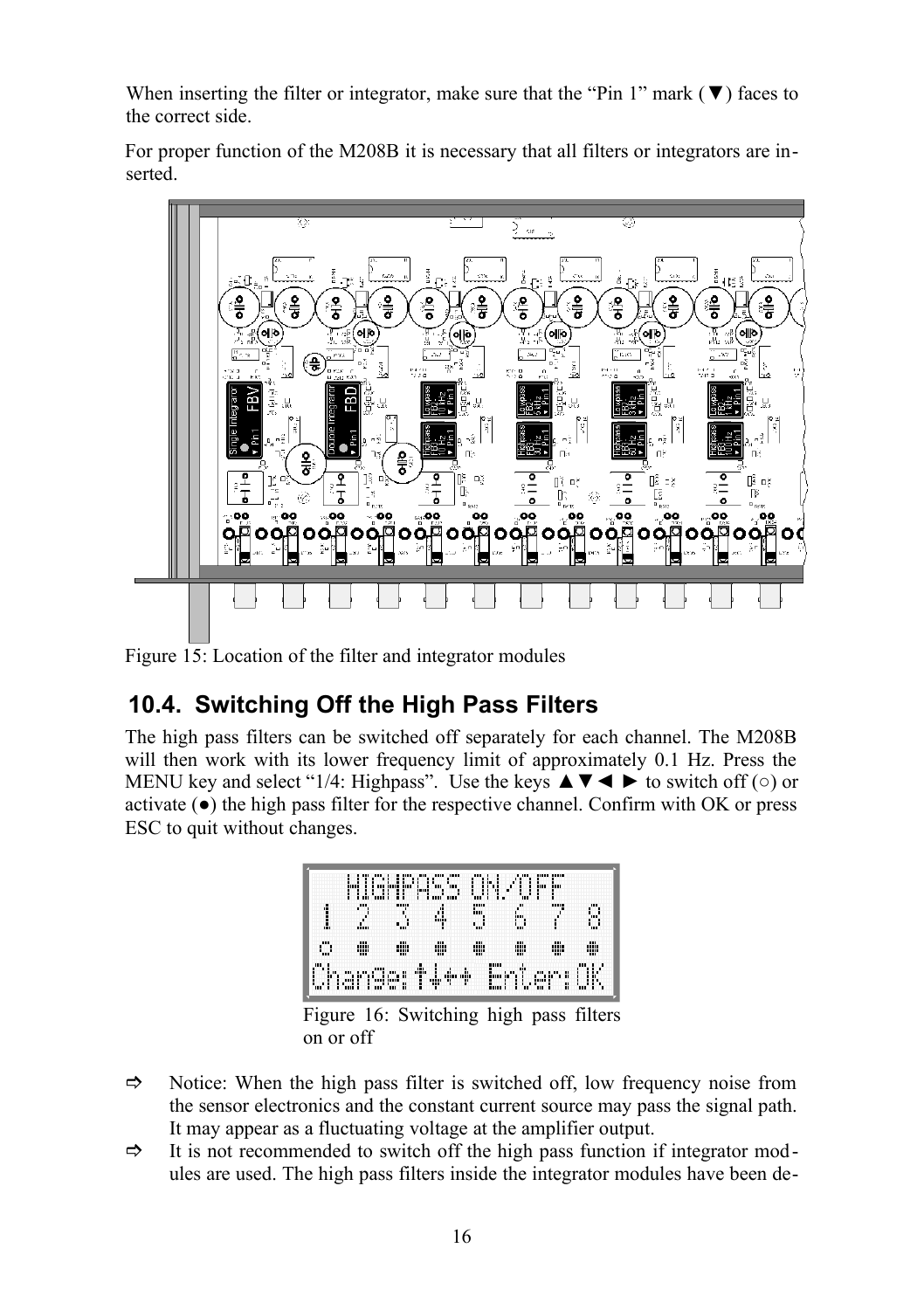signed in order to suppress low frequency noise which would appear at the amplifier output.

## **10.5. Switching the IEPE Supply On or Off**

<span id="page-16-0"></span>IEPE transducers need a constant current supply for operation (compare section [3](#page-4-1) on page [5\)](#page-4-1). For measurements with other sensor types or for using the M208B as AC amplifier, it may be necessary to switch off the constant current sources. This can be done for each channel separately. Press the MENU key and open the menu "2/4: IEPE supply".



Figure 17: Switching the IEPE supply on or off

Use the keys  $\blacktriangle \blacktriangledown \blacktriangle \blacktriangledown$  to disable ( $\circ$ ) or enable ( $\bullet$ ) the constant current source of the respective channel. Confirm with OK or press ESC to quit without changes. When the IEPE supply is switched off, the M208B works as voltage amplifier with the gains 0 / 20 / 40 / 60 dB.

 $\Rightarrow$  It is recommended that the IEPE supply of unused channels be kept switched on in order to terminate the inputs. Otherwise electromagnetic interference via the unterminated inputs could induce noise in other channels.

#### **10.6. Loading Default Settings**

The M208B can be reset to its factory default settings in the menu "3/4: Load defaults". The following settings will be changed:

- Gain for all channels 0 dB
- All high pass filters switched off
- All IEPE constant current sources switched off

Calibration data is not changed.

# **11. Calibration**

This section is intended only for users with sufficient experience in the field of the measurement of low AC signals and with precise measuring equipment of traceable accuracy.

We recommend a factory re-calibration at Metra after two years when the M208B was used under normal environmental conditions.

The M208B can be calibrated without opening the case. There are no adjustment points inside.

Click the MENU key to open the menu  $\Lambda$ 4/4: Factory setup. This menu is password protected to avoid unwanted alteration. Enter the following password: "1410".

After opening the calibration menu the IEPE constant current sources and the high pass filters will be automatically switched off.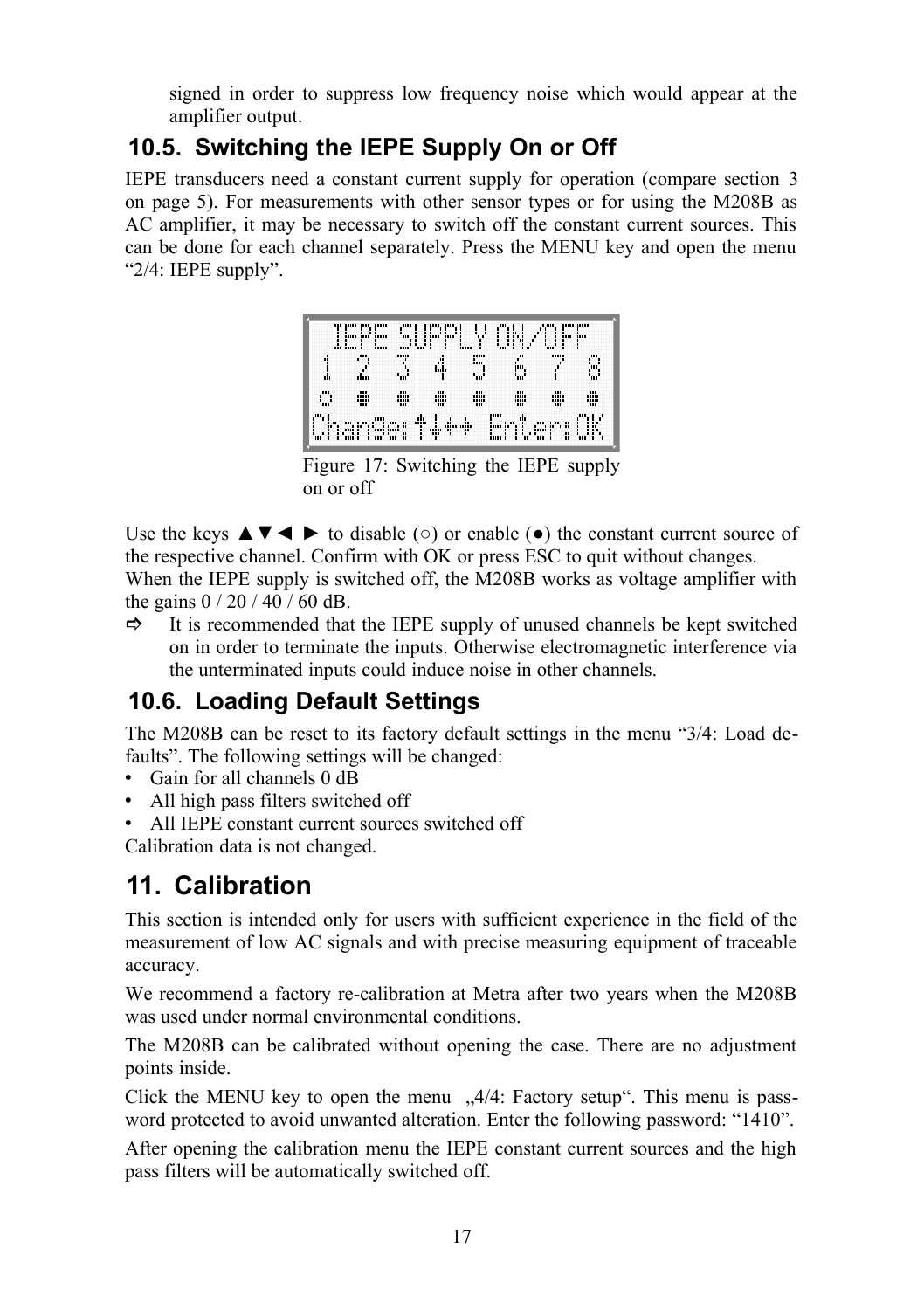In some cases it may be desired to reset all calibration values to 0.0 % before calibration. This can be done by holding the MENU key while pushing the RESET key on the rear panel. Erasing the calibration values must be confirmed by OK.

Calibration is performed by feeding a sine-wave generator signal into all eight inputs simultaneously. No inputs must be left unterminated. Use "T" couplers and short BNC cables to interconnect the inputs. The generator frequency shall be 80 Hz and the RMS value 5.000, 50.00, 500.0 or 5000 mV, depending on the gain range to be calibrated. In addition to the generator, a calibrated RMS voltmeter should be connected to the inputs.

The amplifier output voltage of all channels is measured at the connector " SWITCHED OUTPUT" with a second calibrated RMS voltmeter. The signal quality at the outputs should also be monitored with an oscilloscope.

Select the channel to be calibrated ("Channel No.:", 1 to 8) and the gain range ("Gain range",  $0/20/40/60$  dB) by the  $\triangle \blacktriangledown$  keys. Feed in the generator signal according to the display of the M208B, for example 50.00 mV in the gain range 40 dB.

The M208B will display the previously entered calibration value in percent, for example "-0.3%". Change this value by the  $\triangle \blacktriangledown$  keys in steps of 0.1 % until the output voltage is exactly 5000 mV (RMS). Limits for calibration are  $\pm 2$  %. Press OK to save your adjustment and to switch to the next channel or gain range.

# **12. Hardware and Software Version**

The version number of your M208B is displayed for two seconds after switching on power.

The format of the version number is xxx.yyy with the hardware version xxx and the firmware version yyy. The line beneath shows the firmware upload date.



Figure 18: Version number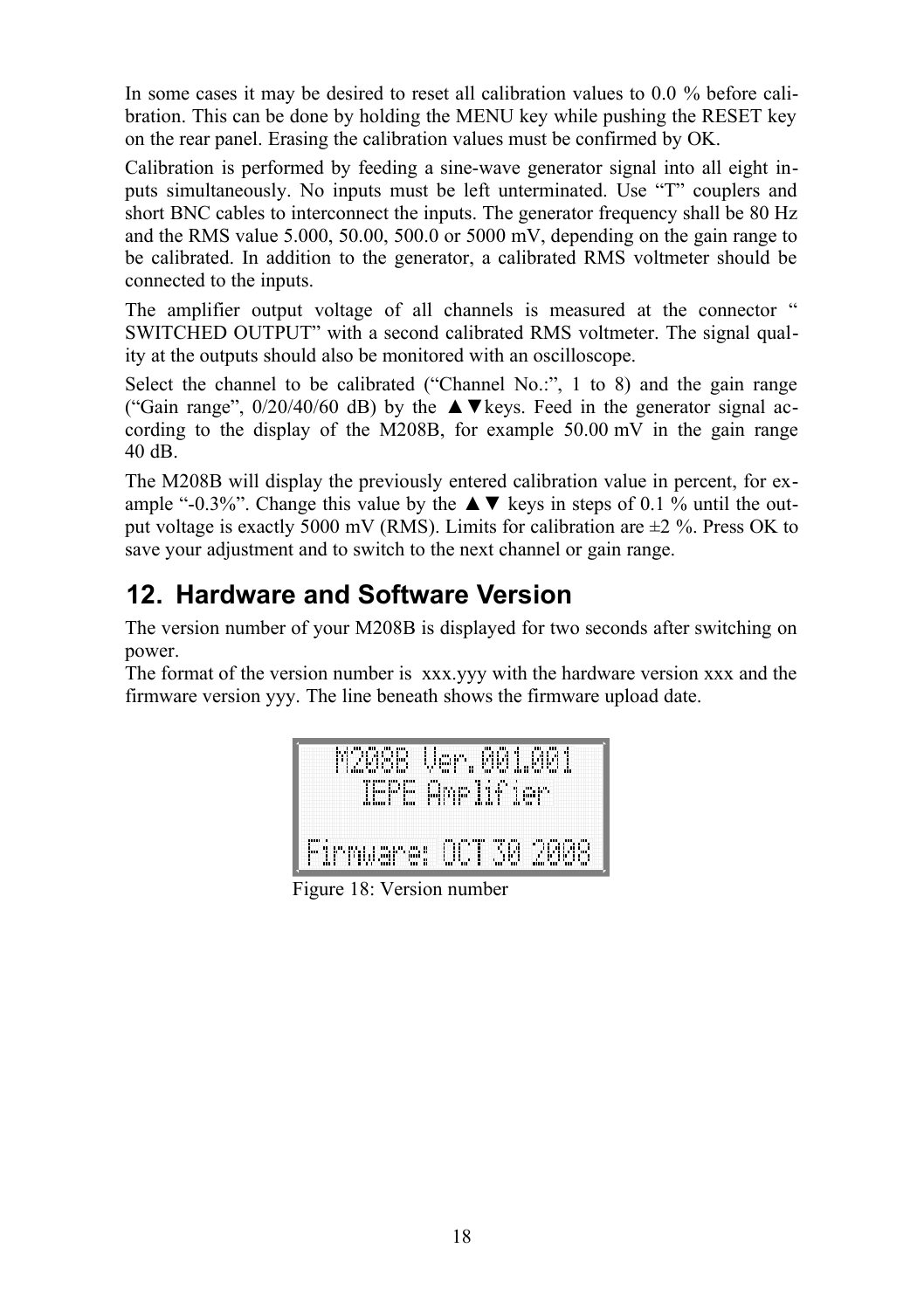# **13. Technical Data**

| Inputs                                                   | 8 voltage inputs; single-ended; $RI = 4 M\Omega$<br>AC coupled; IEPE compatible; BNC sockets<br>$\pm$ 10 V without clipping at 0 dB gain<br>$\pm$ 25 V peak input voltage |  |  |
|----------------------------------------------------------|---------------------------------------------------------------------------------------------------------------------------------------------------------------------------|--|--|
| IEPE sensor supply                                       | 3.8 to 5.6 mA constant current; switchable<br>compliance voltage > 22 V<br>constant current indication by LED                                                             |  |  |
| Suitable sensors                                         | IEPE compatible accelerometers, force transducers,<br>pressure transducers and measuring microphones                                                                      |  |  |
| Gains                                                    | $0/20/40/60$ dB                                                                                                                                                           |  |  |
| Gain accuracy                                            | <0.3 % of nominal value at T = 15 to 25 °C;<br>$U_a = 1$ to 5 V (RMS); $f = 80$ Hz; high pass off; low pass 100 kHz                                                       |  |  |
| Noise (wide band)<br>$(0.1 \text{ Hz} - 30 \text{ kHz})$ | 0/20 dB: < 0,5 mV <sub>RMS</sub> ; 40 dB: < 1 mV <sub>RMS</sub> ; 60 dB: < 10 mV <sub>RMS</sub>                                                                           |  |  |
| Noise densities                                          | $600 \mu V/\sqrt{Hz}$<br>1 Hz<br>$150 \mu V/\sqrt{Hz}$<br>10 Hz:<br>100 Hz: $60 \mu V/\sqrt{Hz}$<br>1000 Hz: 60 $\mu$ V/ $\sqrt{Hz}$                                      |  |  |
| Cross-talk attenuation                                   | $> 80$ dB                                                                                                                                                                 |  |  |
| Frequency range                                          | 0.1 to 100 000 Hz (-3 dB);<br>max. $\pm$ 3 V output at 60 dB and > 50 kHz                                                                                                 |  |  |
| High pass filters                                        | Plug-in modules: $3/5/10/30/50/100/300/500/1000$ Hz<br>frequency tolerance $\pm 10\%$ ; 2 <sup>nd</sup> order Butterworth filter                                          |  |  |
| Low pass filters                                         | Plug-in modules: 0.1/0.3/0.5/1/3/5/10/30/50/100 kHz<br>frequency tolerance $\pm 10\%$ ; 4 <sup>th</sup> order Butterworth filter                                          |  |  |
| Integrators                                              | Single integrator module FBV; double integrator module FBD                                                                                                                |  |  |
| Outputs                                                  | 8 buffered channel outputs; $\pm 10 \text{ V}; 100 \Omega$ , BNC<br>1 buffered shared output; $\pm$ 10 V; 100 $\Omega$ ; BNC<br>output offset voltage: < 3 mV             |  |  |
| Overload indication                                      | at sensor input and at at output by LEDs; threshold $\pm$ 10 V                                                                                                            |  |  |
| Warm-up time                                             | $5 \text{ min}$                                                                                                                                                           |  |  |
| Power supply                                             | 10 to 28 V DC; $\leq$ 1.5 A; DIN 45323 power connector                                                                                                                    |  |  |
| Operating temperature<br>range                           | $-10$ to 50 °C                                                                                                                                                            |  |  |
| Dimensions                                               | 483 mm (19") x 44 mm (1 HU) x 124 mm                                                                                                                                      |  |  |
| Weight                                                   | 1.7 <sub>kg</sub>                                                                                                                                                         |  |  |